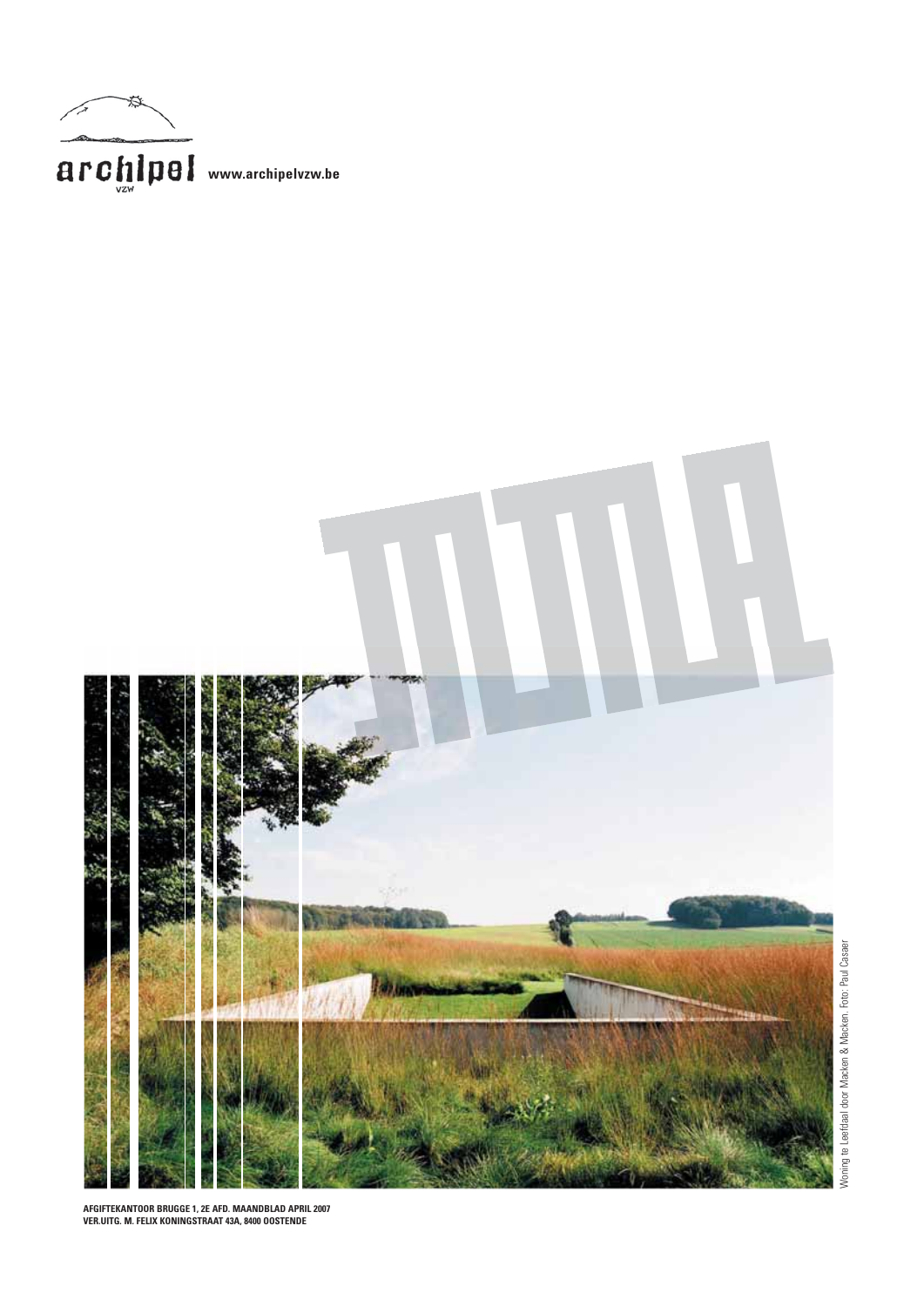

Arnout Fonck en Greet Paulissen bij het Jonas Salk Institute in La Jolla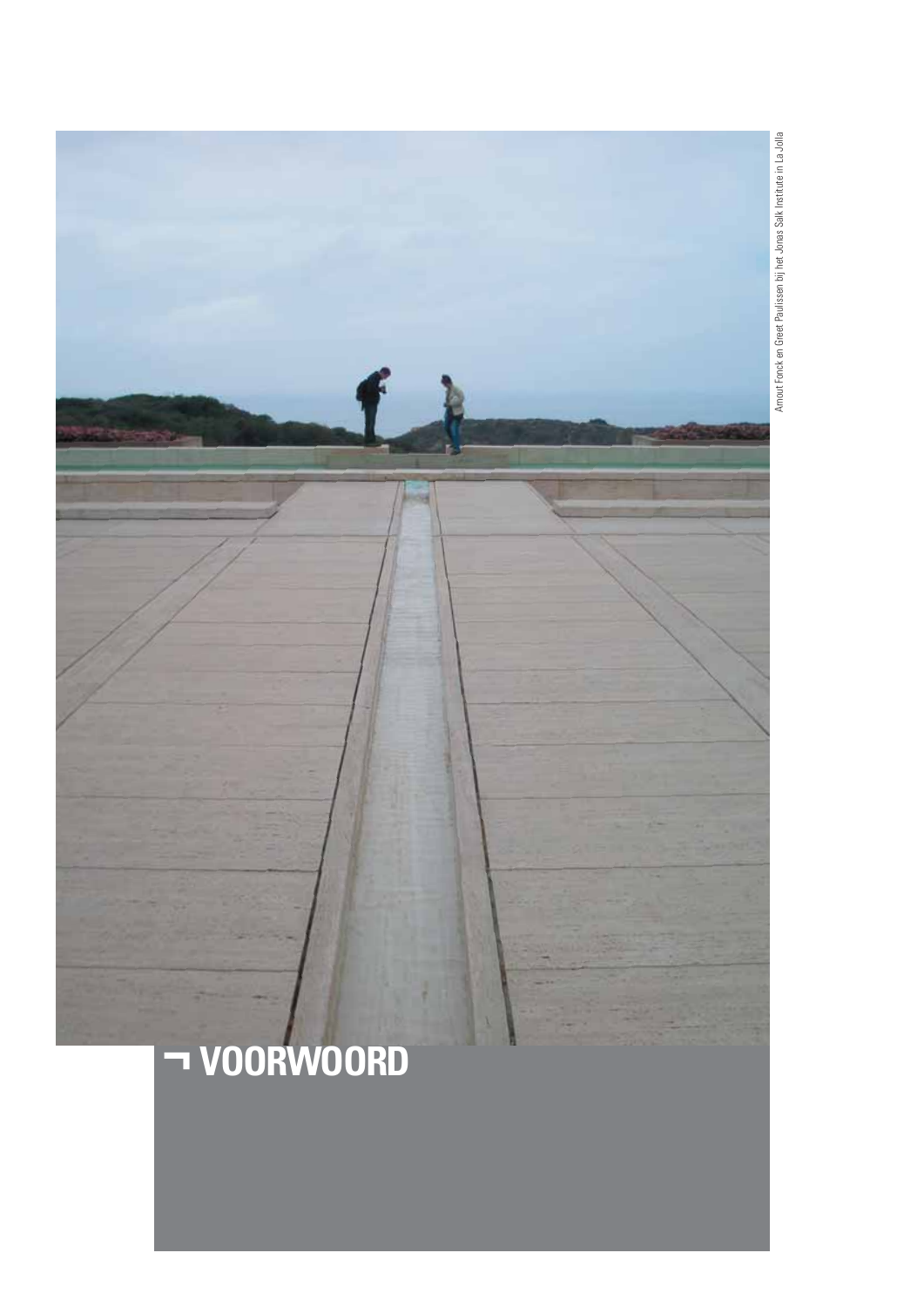# $\left\| \;\right\|$   $\left\| \;\right\|$   $\;$

### **OMTRENT DE ARCHITECTUURREIS NAAR CALIFORNIA** EN DE LEZINGEN VAN DAVID CHIPPERFIELD EN ABALOS Y HERREROS

"Er zijn twee tragedies in het leven. De ene is jouw hartewens niet in vervulling te zien gaan, de andere is hem vervuld te zien." George Bernard Shaw in 'Man and superman' (1903)

De kunstenaar ondergaat geen droom, maar schept hem Het is nu al enkele dagen geleden dat we alle honderd terug met beide voeten in Belgenland strandden. Vermoeid en koud, maar boordevol ervaringen en inspiratie. De architectuurreis naar California was fantastisch! Ik ben er zeker van dat velen mijn mening delen en ook ben ik ervan overtuigd dat ik in deze uitzonderlijke situatie de meest geschikte persoon ben om dit toe te lichten. Als buitenstaander bij de reisleiding (voor 28 maart 2007 zette ik immers nooit eerder voet op Californische bodem) heb ik ongelooflijk gedreven mensen gade geslaan. De passie waarmee Wim en Géry een evenwichtig en rijk programma hebben samengesteld en tot enkele uren voor aankomst van de groep nog steeds met volle energie op zoek waren naar NOG meer bijzondere bouwwerken als aanvulling op het programma, is nauwelijks te schatten. Hun branie heeft er ook voor gezorgd dat we bij de meest exclusieve persoonlijkheden over de drempel mochten stappen met een gevolg van honderd fanatiekelingen. Nicole en Felicity hebben alle handbagage-, hotel-, lunchpakket-, paspoort- en vliegticketzorgen van ieders schouders getild, waren alleen tevreden met het beste van het beste rollende materieel, wisten door hun jarenlange ervaring alle Amerikaanse of Californische merkwaardigheden met een kwinkslag bij te brengen en zorgden gezwind voor een oplossing bij programmawijzigingen. Ten slotte kan ik dan wél als reisleider vertellen dat jullie een prachtige groep waren. Geïntrigeerd, hongerig naar méér, uiterst actief, attent en ook bezorgd (om ons). Hartelijk dank!

Leuk om te weten is ook dat terwijl wij met volle teugen aan het genieten waren van architectuur op Amerikaanse bodem, bestuursleden Frederik en Andie in Londen volop de volgende Archipel architectuurreis aan het uitstippelen waren (voorlopige reisdata: donderdag 27 tot zondag 30 september 2007)!

### De wens is de moeder van de teleurstelling

Maar na al deze euforische woorden, toch ook minder positieve boodschappen. David Chipperfield, onze 'top of the bill'-spreker voor dit werkjaar, heeft zijn lezing voor juni 2007 geannuleerd. De enige troost die we hebben is dat hij niet alleen Archipel (en de drie andere aanvragen vanuit België) definitief heeft afgelast, maar kortweg ALLE lezingen tot het einde van het jaar (zie ook de lege webpagina over toekomstige lezingen op www. davidchipperfield.co.uk). Met als voor de hand liggende reden dat hij té veel werk heeft. Niet verwonderlijk als we weten dat hij sinds november ongeveer vijf gerenommeerde wedstrijden heeft gewonnen...

Ook de beloofde lezing van Abalos y Herreros moeten we jullie met schaamrood op de wangen (voorlopig) schuldig blijven. Deze lezing zou doorgaan in samenwerking met het Cervantes-instituut, het officiële Spaans cultureel centrum. Aangezien bij de lezingorganisatie meerdere partijen zijn betrokken, verloopt de communicatie minder snel dan we gewoon zijn. In dit stadium durf ik nog niets expliciet beloven, maar vertellen kan ik wel dat deze lezing nog niet helemaal verticaal is geclasseerd.

Shakespeare zei ooit dat wensdromers altijd dwazen zijn, maar het is slechts dankzij dromen dat het onbereikbare tastbaar kan worden.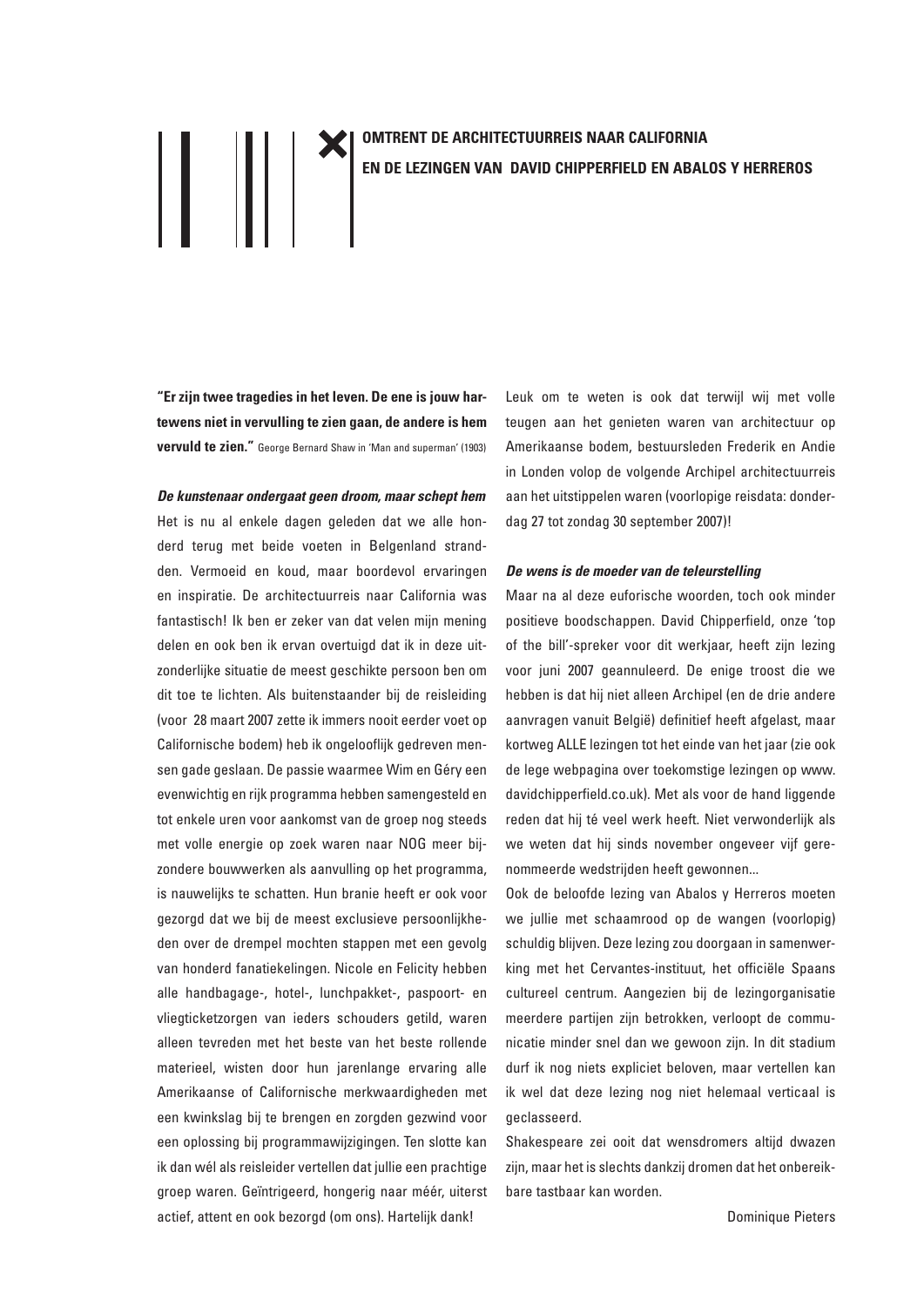

## **MACKEN & MACKEN**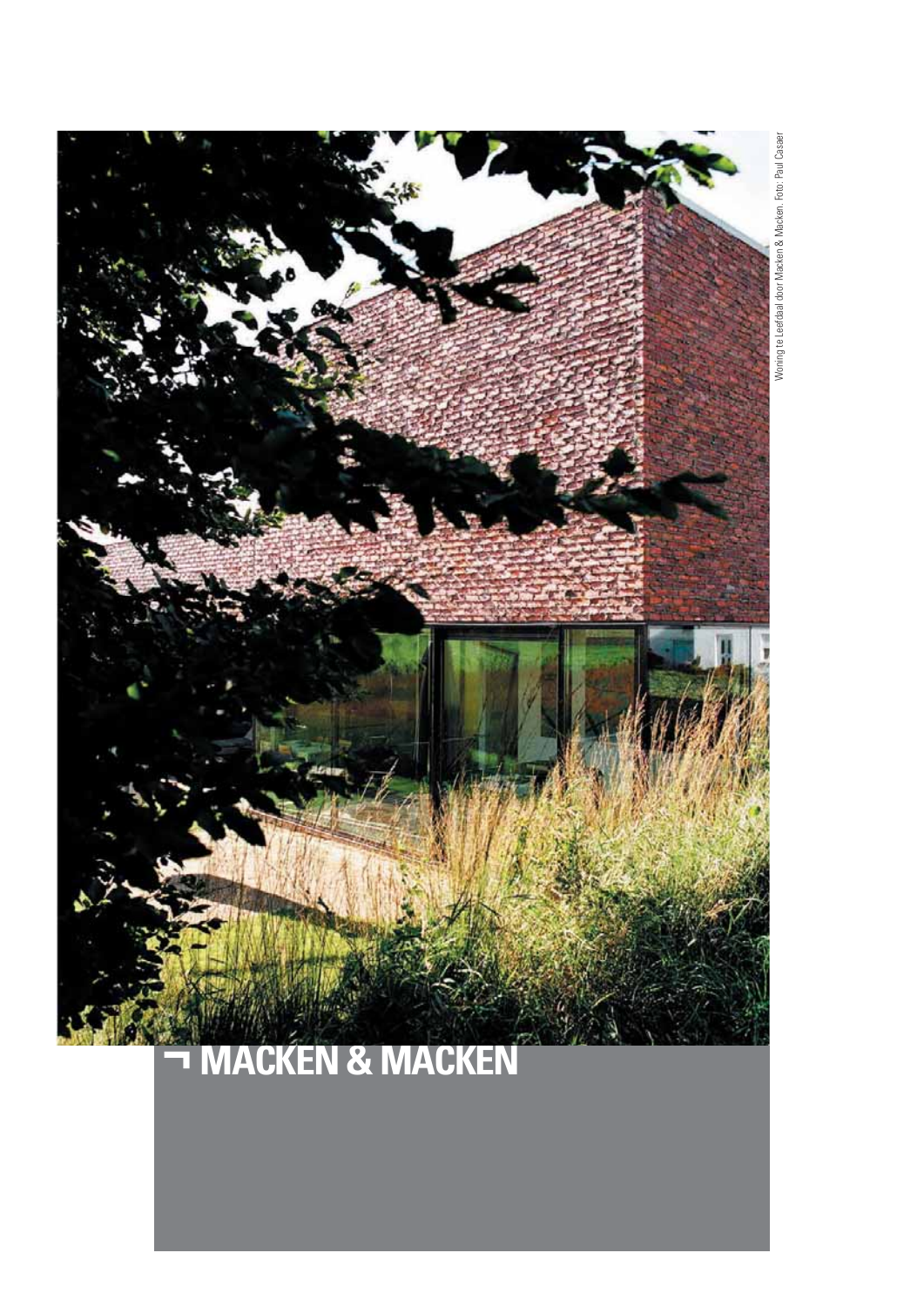### DONDERDAG 3 MEI 2007 OM 20U30<br>LEZING OMTRENT HET WERK VAN MACKEN & MACKEN ARCHITECTEN (B)

VLM-ZAAL (voorheen Bacob-gebouw door S. Beel), VELODROOMSTRAAT 28, 8200 BRUGGE

# <u>TILITLÄ.</u>

 $\mathsf{I} \mathsf{I} \mathsf{I} \mathsf{I} \mathsf{I}$ 

Fluïditeit van ruimte en tijd betekent een moedige, maar veelal hopeloze zoektocht om de ononderbroken en tegelijk broze beweging van de dingen gaande te houden. Architectuur blikt echter van nature ruimte in en dirigeert daarom elke beweging. Macken & Macken tracht op subtiele wijze deze vouwen in het territorium glad te strijken met intimiteit, alsof de gebouwde objecten alle onwezenlijk broze verlangens van de gebruiker en de passant in hun poriën willen opnemen.

Macken & Macken's interpretatie van het territorium wordt duidelijk aan de hand van waardevol werk dat de complexiteit en de diversiteit, de betekenis en de waarde van de architecturale huid en in het bijzonder de binnenruimte herstelt en overstijgt. Hoewel daarbij het begrip 'ruimte' is te beschouwen als een definitie voor een afgebakende locatie, is 'ruimte' door Macken & Macken zo open geconcipieerd dat het is beladen met betekenissen binnen de dimensie van de subjectieve en persoonlijke ervaring, zoals herinneringen en relaties die steeds verschillend zijn, ongewoon, uniek. Het werk laat toe om de relaties tussen architectuur, interieur, kunst, materie, geometrie, tijd, textuur, geur, geluid, massa, schriftuur... te begrijpen en te verdiepen, ook en vooral terwijl verschillen worden gerespecteerd.

### **Interieur**

De manier waarop we denken over architectuur is steeds gestuurd door de manier waarop we reflecteren over begrenzingen. Als overgang tussen binnen en buiten, tussen volume en stedelijke ruimte speelt de huid van een gebouw een bijzondere rol. In de oorspronkelijke betekenis biedt ze bescherming, bakent ze eigendommen af en creëert ze privacy. Hoewel veelal ter discussie gesteld, zijn de ideeën uit het Modernisme, dat een gebouw een functionele weerspiegeling moet zijn van het leven binnenin, ook nu springlevend. Voor deze verkenningstocht zetten architecten in het bijzonder transparante en translucente materialen in als een harmonie tussen vorm en functie. Macken & Macken zorgt echter voor een verplaatsing van de traditionele betekenis van een interieur als een omsloten ruimte door te schuiven met grenzen, exterieure ruimtes in de gebouwmassa te laten penetreren en op een doordachte manier transparantie toe te passen.

Zij zien interieurs als een soort vloei met een toevallige schil errond die eigenlijk 'an sich' geen belang heeft. Deze heel sterke ontwerpkeuze is bijvoorbeeld zichtbaar in hun beslissing om begane grondgevels in glas uit te voeren (zie o.a. de woning te Leefdaal en het cultuurcentrum De Warande). Radicale transparantie en onverwachte visuele constructieve lichtheid in de vorm van een volledig glazen gevel maken het mogelijk de binnenruimte te zien als een verlengstuk van de landschappelijke omgeving. Architectuur maakt van een onbestemde ruimte immers een bepaalde plek, een plaats met betekenis<sup>1</sup>. Deze reflectie over de betekenis van de plaats is het centrale element in de architectuurtheorie van Vittorio Gregotti (1966). Volgens hem mag architectuur zich niet beperken tot een louter objectmatige benadering van een gebouw: "Architectuur is eigenlijk de constructie van een landschap en haar speelruimte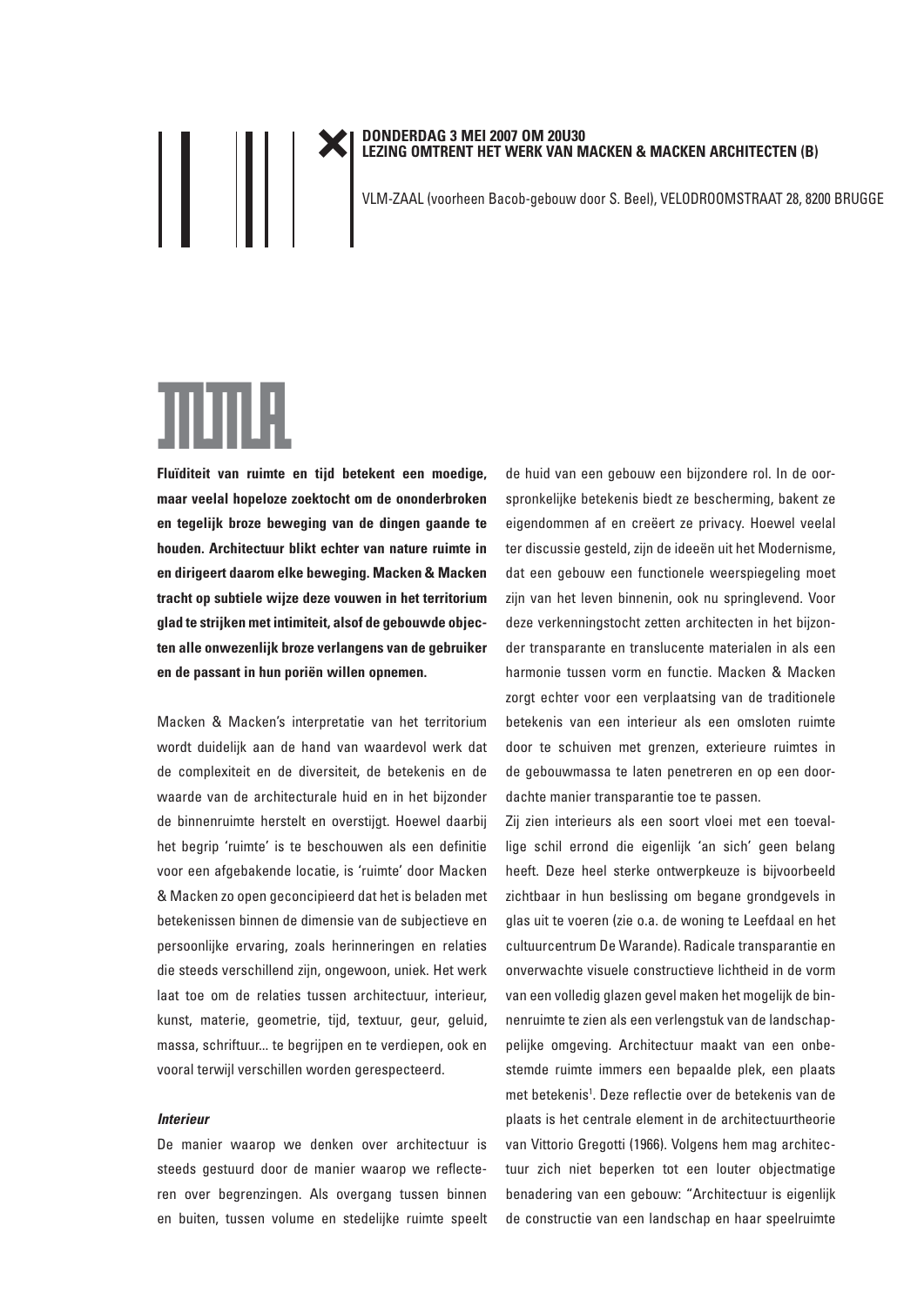strekt zich veel verder uit dan de technologie van het bouwen. De natuur moet door de architectuur tot bewoonbaar landschap worden omgevormd en daartoe moet de architectuur de materialiteit van de omgeving -zowel in menselijke als in geografische zin- erkennen als haar belangrijkste gegeven."

Niet alleen strekt bruikbare ruimte zich bij Macken & Macken uit voorbij de gebouwgrenzen, ook zijn de plekken zie zich toch binnen de gebouwschil bevinden eerder opgevat als een samenstelling van verschillende domeinen eerder dan een juxtapositie van afgebakende kamers. Het gordijn wordt hier als een bijkomend [scheidend] medium ingezet. Dankzij de toepassing van verschillende, al dan niet translucente materialen beschrijven de gordijnontwerpen van Petra Blaisse / Inside Outside interacties tussen domeinen. Macken & Mackens grenzeloze begrenzingen tussen gebouw en landschap en tussen verschillende vertrekken geven samen met Blaisses ontwerp concreet gestalte aan betekenisvolle relaties. De woning te Leefdaal trekt door haar toepassing van 'vitrines' -rekken geprangd tussen glas en gordijn- de periferie naar haar centrum en stoot tegelijk het centrum naar buiten.

#### Materie en textuur

Materiaalgebruik moet meer zijn dan een doffe opeenstapeling van lichamen en leiden tot een gesublimeerde beleving van de ruimte en mag tegelijk de rol van protagonist niet opeisen. Macken & Macken volgt de redenering van Adolf Loos<sup>2</sup> door te stellen dat elk materiaal zorgt voor zijn eigen ornament en legt daarbij een buitengewone fascinatie voor de tactiliteit en weerbarstigheid van de architectonische substantie aan de dag. Deze materialisering krijgt niet alleen gestalte in een doordacht gebruik van de reeds besproken opake en transparante oppervlakken, maar veelal zijn de gebruikte materialen strikt gekozen op basis van textuur, kleur of patina. Daarbij schuwt Macken & Macken noch historiciteit noch -weliswaar bescheiden- experiment.

Een algemene architectuurhistorische kennis is tegenwoordig steeds belangrijker voor de voortzetting van onze cultuur als geheel dan een brede kennis van technologische materiaalontwikkelingen. Macken & Mackens materiaalkeuze en gedreven uitgangspunt om het landschap niet te belasten met architectuur zijn zonder twijfel ook in dit geval goed terug te vinden bij de woning te Leefdaal. De toepassing van uitpuilende mortel tussen de baksteenlagen verschaft de huid een

tweede laag en incorporeert een zekere tactiliteit op een uiterst eigenzinnige en eigentijdse manier. Stijl, interieur, circulaties als kruisbestuivingen, materie, kunst (o.a. een samenwerking met Richard Venlet), tijd, flexibiliteit, textuur, omgevingsaanleg. De manier waarop Macken & Macken met deze thema's aan de slag gaan in hun werk, doet sterk denken aan de praktijk van een ambachtsman. De ontwikkeling die een ambachtsman beleeft, heeft immers te maken met het herhalen en variëren van bekende vormen en patronen die hij vernieuwt en herschept terwijl hij de materie bewerkt en worstelt met de constructie. Doorgaans ontstaat hun oeuvre uit een soort heroïsch gevecht tussen al die thema's, terwijl ook de materie en de logica van de constructie de sporen dragen van scherpe dialogen met concepten. Materie en grenzeloze interieurs, wonen en tijd lijken dan op de tekentafel tegen elkaar op te botsen, ze interfereren met elkaar tot een voorlopige evenwichtstoestand, om een tijd later in werkelijkheid weer tot leven te worden gewerkt en in talrijke een nieuwe gedaantes te verschijnen.

**Dominique Pieters** 

1 Heidegger, 1951.

2 "Het maken van ornamenten is verspilling van arbeidskracht en daardoor verspilling van gezondheid. [...] tegenwoordig is het ook nog verspilling van materiaal. [...] Het weglaten van ornamenten is een teken van geestelijke kracht." Adolf Loos, Ornament und Verbrechen, 1910.

Voor wie nog graag wat extra leesvoer tot zich neemt over Macken & Macken, is de inleiding door Maarten Delbeke in Macken & Macken - Vijf Huizen / Five houses, reeks jonge architecten in Vlaanderen, no. 01 (een uitgave van vai / A16 Antwerpen / Brussel, 2003) over de stijlloosheid en tegelijk stijlvolle aanpak van hun werk uitermate aan te bevelen.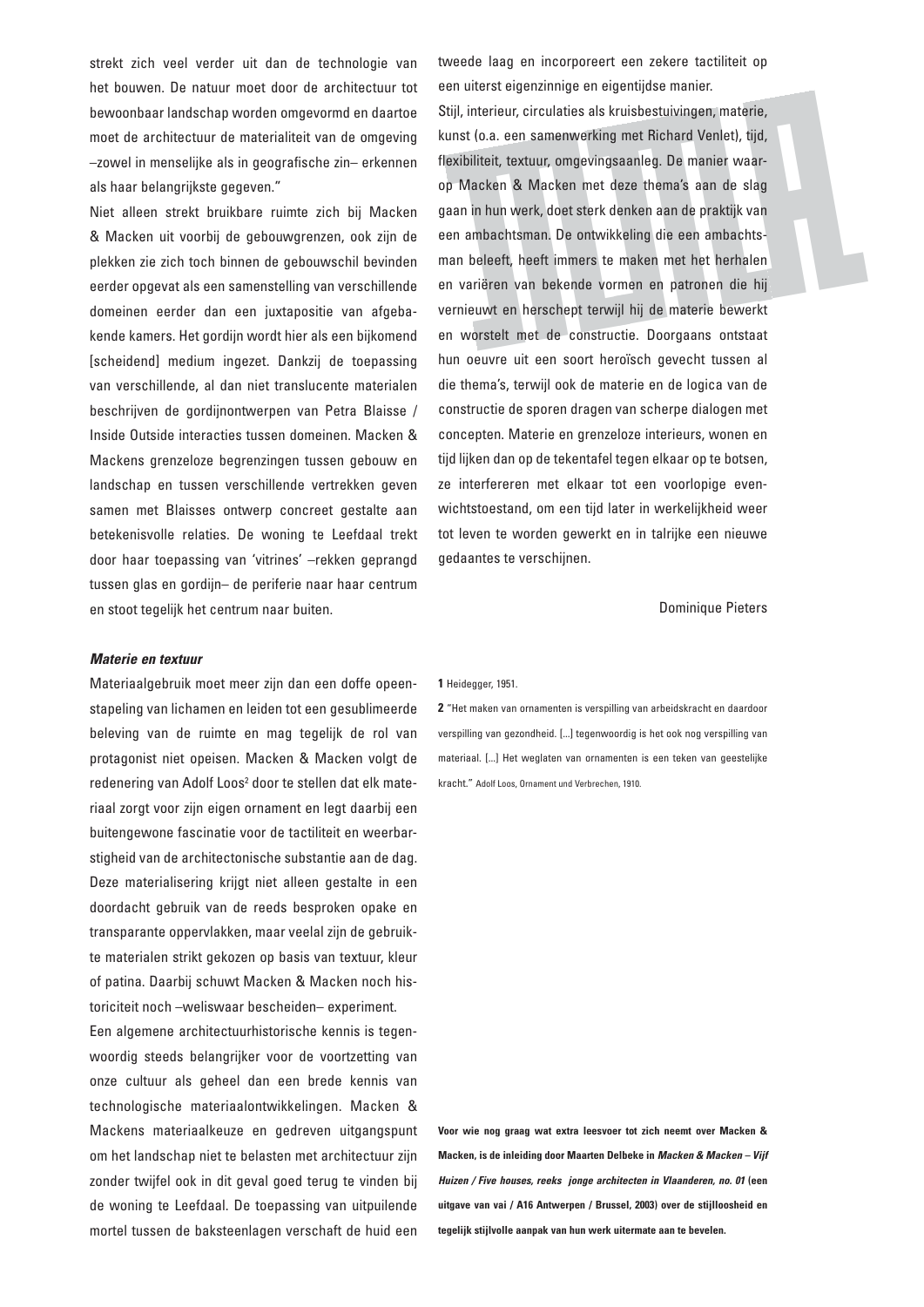